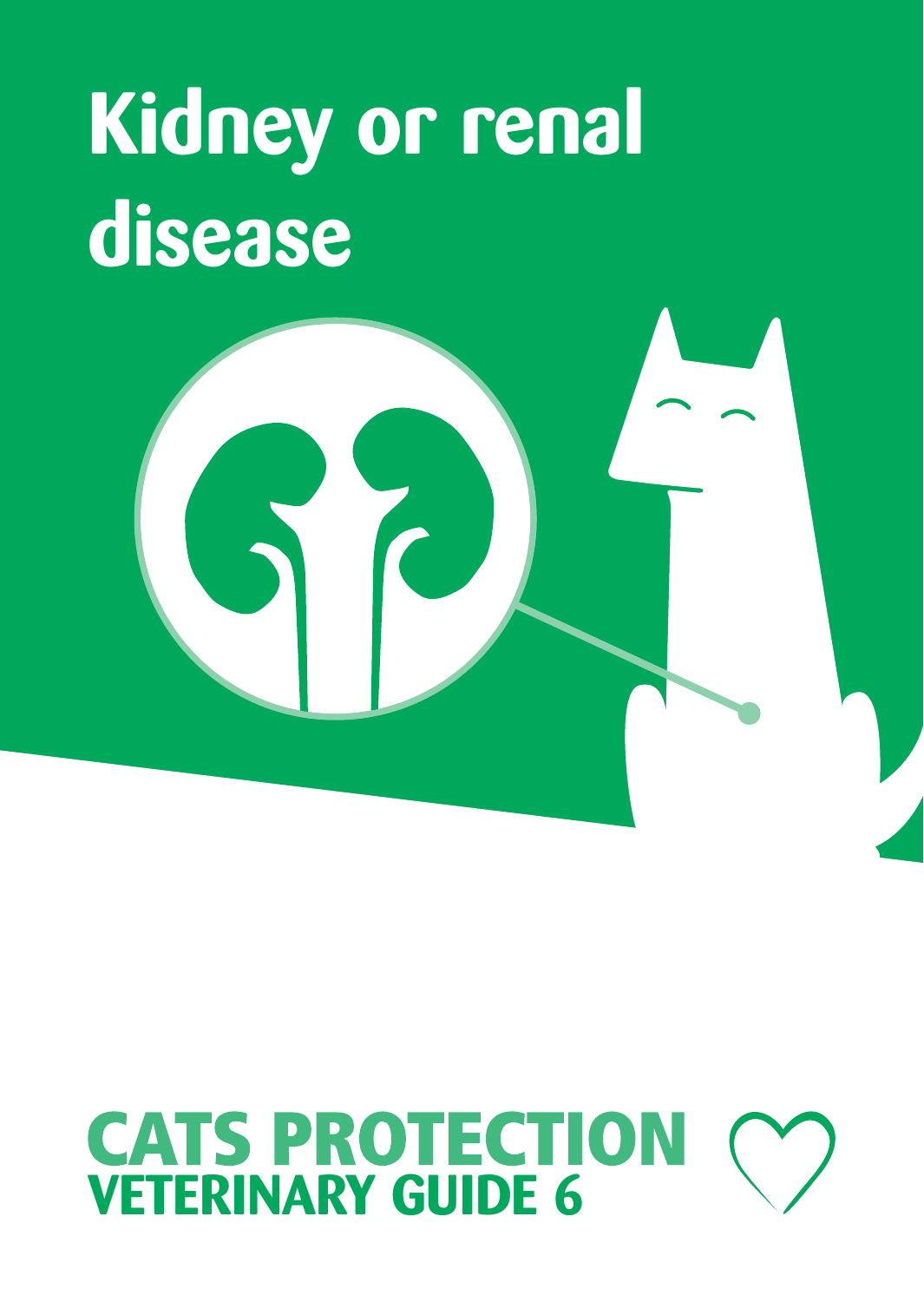The kidneys are responsible for filtering waste products out of the blood to form urine. Disease of the kidneys is one of the most common problems affecting middle-aged and older cats. Unfortunately, damage to the kidneys is irreversible and they tend to deteriorate over a period of time. However, with the help of various treatments, affected cats can often maintain a good quality of life for several months or years.

#### **Kidney disease is broadly divided into two types:**

## **Chronic kidney disease**

This is the most common type and refers to a gradual-onset, long-term disease of the kidneys. The damage caused is usually due to the natural ageing process and is often seen in cats over seven years of age. Other factors which may also have an influence on this disease are inherited defects – especially in certain breeds of pedigree cats – infections, viral diseases, cancerous growths and urinary stones.

## **Acute kidney disease**

This refers to sudden damage to the kidney or kidneys and is usually as a result of trauma, poisoning, infections or blockages caused by lower urinary tract disease. Signs can be sudden and severe and, unless urgent treatment is given, the condition can rapidly become fatal. In spite of treatment, a cat with acute kidney disease may then go on to suffer from chronic kidney disease.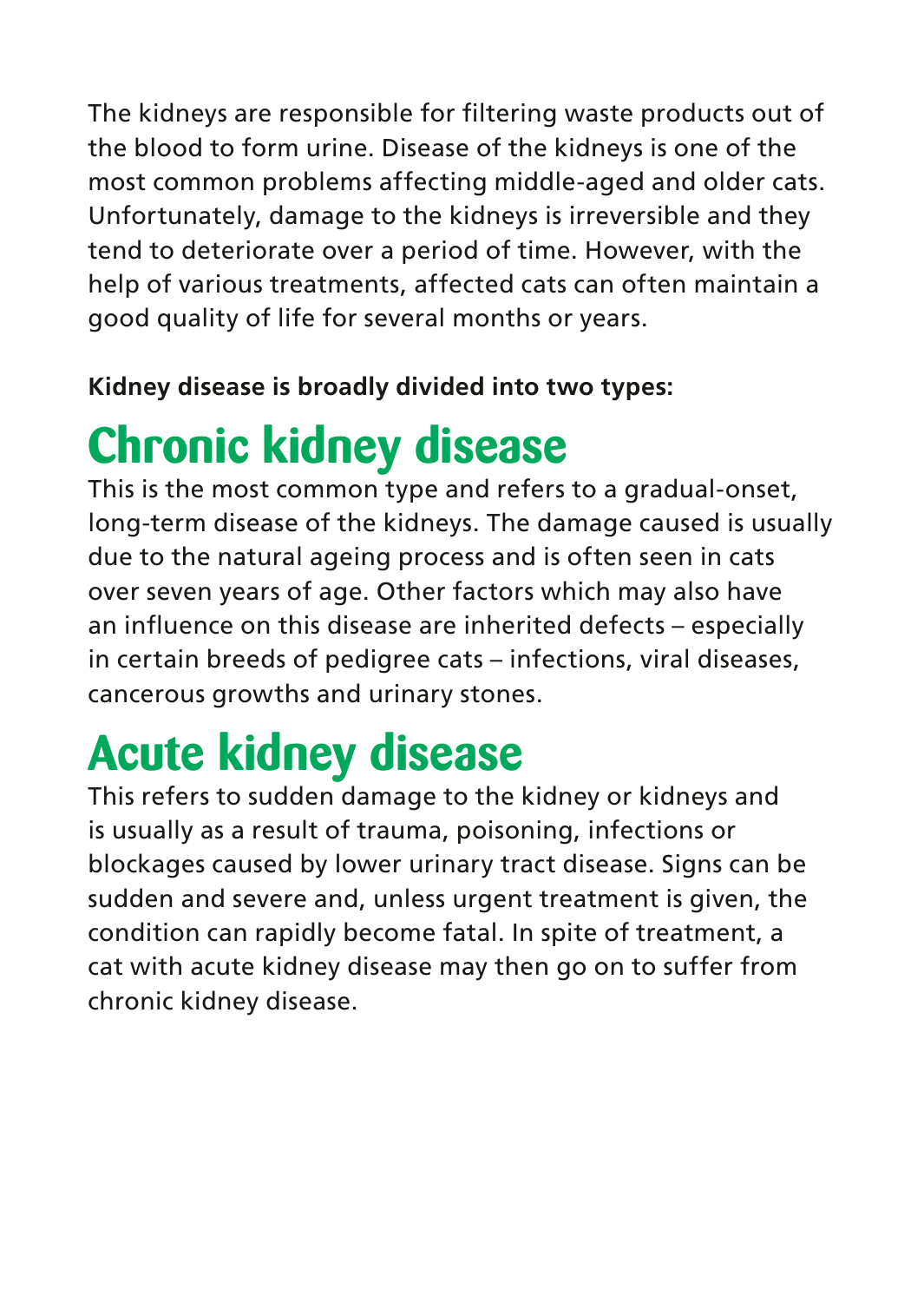### **What happens if the kidneys don't work properly?**

If the kidneys are not working properly, it can have a number of effects on the cat, such as:

- **•** a build-up of waste toxins that damage other body tissues
- **•** high blood pressure
- **•** loss of essential minerals and excess fluid in the urine
- **•** anaemia

#### **What are the signs of kidney disease?**

Most cats do not show signs of chronic kidney disease until 75 per cent of the kidneys have been damaged. Signs can vary between individuals but the most common ones are:

- **•** increased thirst
- **•** passing more urine
- **•** poor appetite
- **•** weight loss
- **•** poor coat condition
- **•** vomiting
- **•** lethargy
- **•** depression
- **•** bad breath

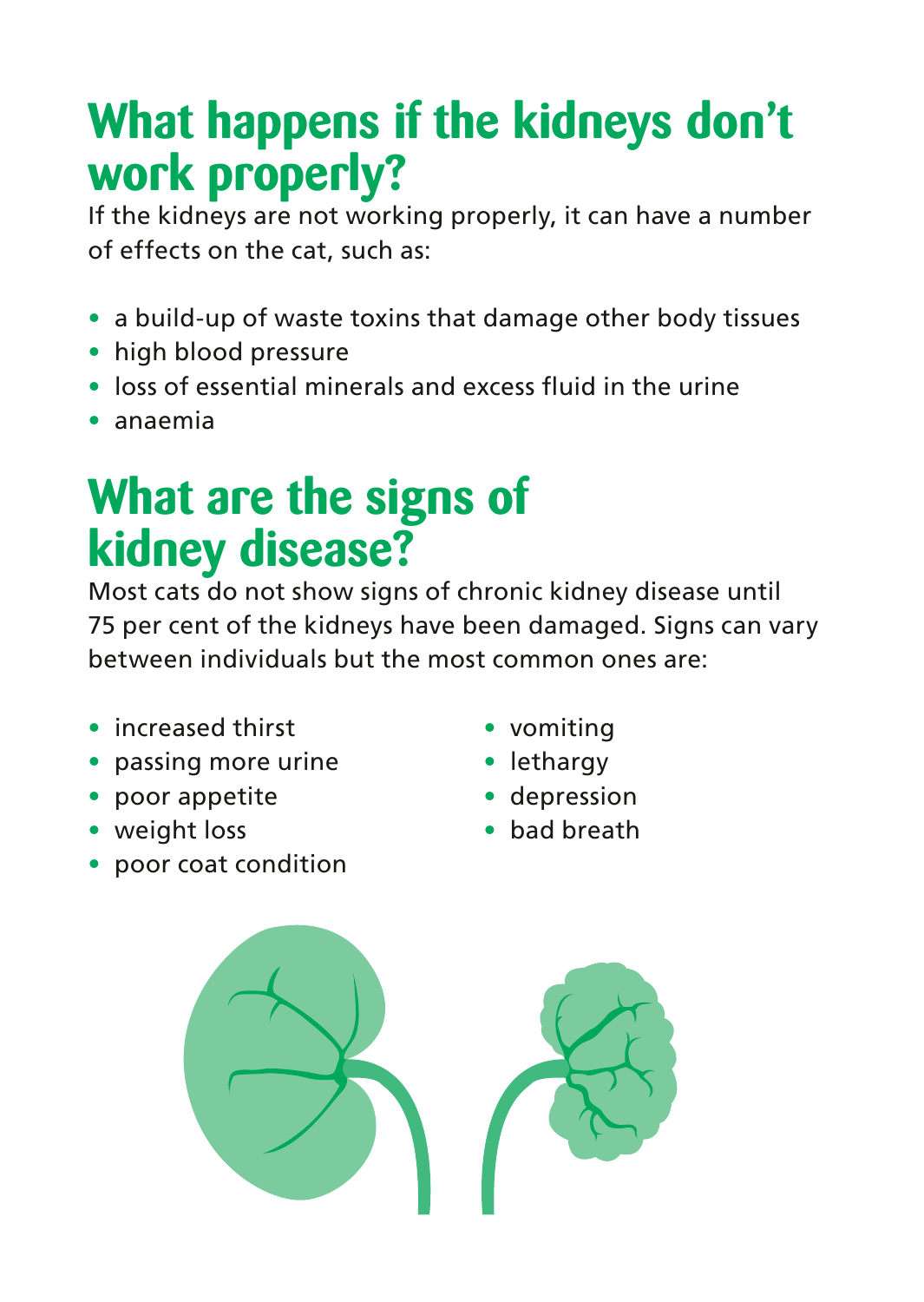## **How is it diagnosed?**

Your vet will test your cat's blood and urine for high levels of waste products that should normally be kept within safe levels by healthy kidneys.

Many vets will try to diagnose kidney disease in its early stages, before clinical signs develop, by offering cat owners the option of urine and blood tests for their older cats at routine check-ups or vaccinations. Early diagnosis and treatment may significantly extend an affected cat's life expectancy.

### **How is it treated?**

Treatment depends on the stage of kidney failure your cat has, the signs shown and impact of the condition on other body systems. Treatment may include:

#### **Fluid therapy**

If your cat becomes very dehydrated, the vet may administer extra fluids to help replace lost salts and water.

#### **Medication**

Your cat may be prescribed medication such as:

- **•** Long-term oral medication to control protein loss in the urine and/or control high blood pressure as both will further damage your cat's kidneys
- **•** medication for specific problems associated with kidney disease, such as vomiting
- **•** long-acting injections to stimulate appetite and slow weight loss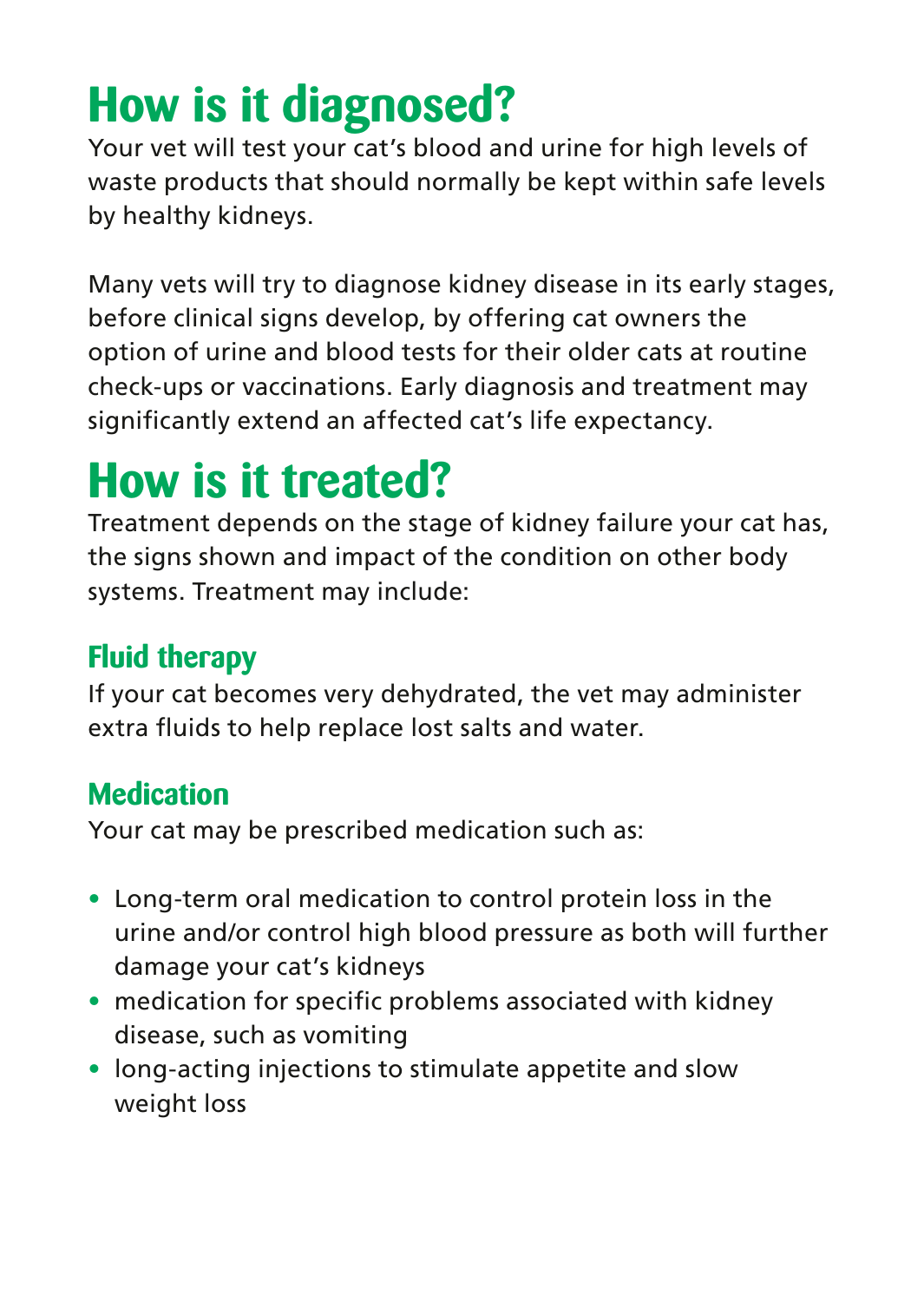#### **Diet**

Your vet may prescribe a specific diet that limits further kidney damage and reduces the workload on your cat's kidneys by decreasing production of waste products in the blood. Dietary management is the single most important factor in the management of renal disease in cats, to improve quality of life and improve life expectancy. Of particular importance is restricting the level of phosphate intake, or using a supplement to bind phosphate and restrict its absorption. Encouraging fluid intake is also beneficial and for tips on how to do this, see Cats Protection's *Essential Guide: Feeding and obesity*.

Following this initial treatment for renal disease, your cat is likely to be prescribed a diet for the rest of their life and they may also need medication. You will have to carefully observe your cat for any changes in their eating, drinking and urinating. Regular check-ups with your vet and further blood and urine tests will be beneficial to monitor progression of the disease.

## **What does the future hold?**

Depending on the severity of the kidney damage, with regular monitoring, correct medication and treatment, many cats with kidney disease can go on to lead long and happy lives. Sadly, however, the condition will deteriorate over time.

**Learn more about your cat online! Take a look at our free interactive tool to help you understand cats' origins and their behaviour within our homes. http://learnonline.cats.org.uk/content/ufo**